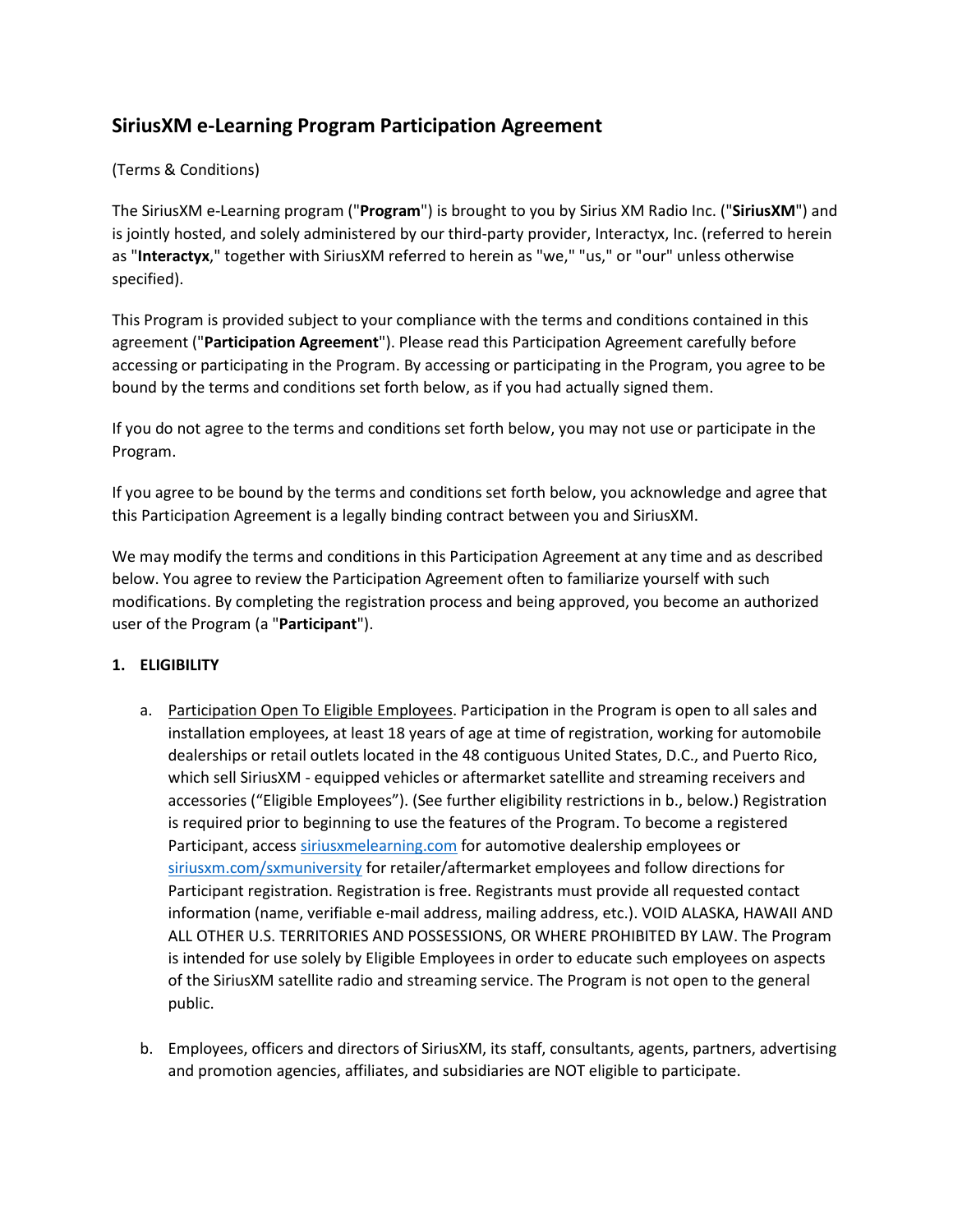### **2. PARTICIPATION**

The following Terms and Conditions are subject to change.

- a. To Register for The Program. By registering for the Program and being a Participant, you agree that you have read and understand these Terms and Conditions and are bound by all of them, including amendments hereto from time to time which will be posted on the website, and you consent to our collection and use of your personal information in accordance with the Privacy Policy, below and incorporated by reference.
- b. To Withdraw From The Program. Participants may elect to withdraw from the program at any time by sending an email to [elearning@siriusxm.com.](mailto:elearning@siriusxm.com)
- c. To Unsubscribe From Emails. All Program e-mails will provide you with the opportunity to "optout" of receiving e-mail communication from the Program; this can be done by sending an email to [elearning@siriusxm.com.](mailto:elearning@siriusxm.com)
- d. Ineligibility to Win Prizes. Participants who decide to "opt-out" of the Program are no longer eligible to win prizes in our drawings.
- e. Limitation on Prize Winnings. No Participant may win prizes in back-to-back drawings. If a Participant is randomly drawn as a winner in consecutive drawings, the second drawing will be voided and a new winner will be selected at random.

REGISTRATION, PARTICIPATION, AND ALL RELATED BENEFITS OF THE PROGRAM ARE OFFERED AT OUR DISCRETION.

BY REGISTERING OR PARTICIPATING IN THE PROGRAM, YOU AGREE THAT YOU HAVE READ AND UNDERSTAND THESE TERMS AND CONDITIONS AND ARE BOUND BY ALL OF THEM, INCLUDING AMENDMENTS HERETO FROM TIME TO TIME WHICH WILL BE POSTED ON THE WEBSITE, AND YOU CONSENT TO OUR COLLECTION AND USE OF YOUR PERSONAL INFORMATION IN ACCORDANCE WITH THE PRIVACY POLICY BELOW.

#### **3. PRIVACY POLICY**

- a. Your privacy is important to us. As such, we will take reasonable steps to safeguard your personal information. As part of the operation of this site, certain information is gathered about those who visit the site, register to participate, and use the e-Learning site. Your personal information is subject to the Privacy Policy of Sirius XM Radio Inc. which you can read at [siriusxm.com/privacy.](https://www.siriusxm.com/content/dam/sxm-com/pdf/corporate-pdf/privacy-policy-english-dec2021.pdf)
- b. BY REGISTERING TO PARTICIPATE IN SIRIUSXM E-LEARNING, YOU AGREE TO THE TERMS OF THIS PRIVACY POLICY. IF YOU DO NOT AGREE WITH THE PRACTICES DESCRIBED IN THIS PRIVACY POLICY, YOU MUST NOT REGISTER, OR IF YOU HAVE ALREADY REGISTERED, YOU MUST